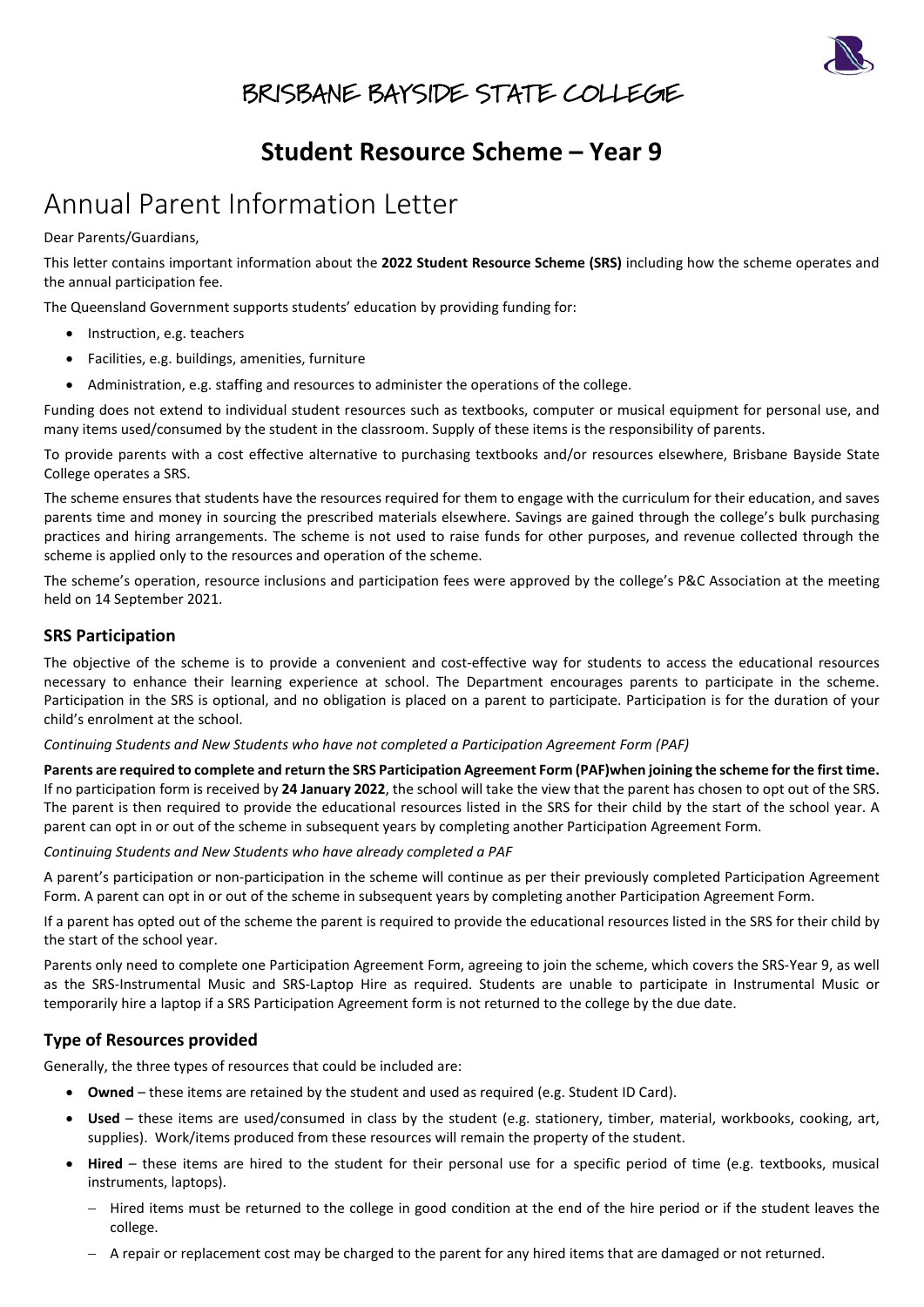

#### **The SRS Participation Fee**

The **'SRS - Year 9' is a Flat Fee SRS** that covers the cost of the General Items and the Core Subjects *plus* **an Elective Fee SRS** that covers the costs for the two (2) Timetabled Elective Subjects.

If you are not satisfied that the SRS fee represents good value for money based on the inclusions, as outlined in the 'SRS - Year 9 Summarised Costs' form, you may choose not to participate in the SRS. If you choose not to participate, you will be provided with a detailed list of resources that you will need to provide for the student.

#### **The Textbook and Resource Allowance**

The Department of Education provides a Textbook and Resource Allowance (TRA) to assist parents with the cost of textbooks and other education resources for eligible Years 7 to 12 students. For those students who are eligible to receive the TRA, the TRA will be applied to reduce the cost of participation in the SRS. Information on the TRA can be found on the department's website [\(https://education.qld.gov.au/about-us/budgets-funding-grants/grants/parents-and-students/textbook-resource-allowance\)](https://education.qld.gov.au/about-us/budgets-funding-grants/grants/parents-and-students/textbook-resource-allowance).

| Year level     | <b>TRA Rate</b> |
|----------------|-----------------|
| Years 7 to 10  | \$136           |
| Years 11 to 12 | \$295           |

#### **The SRS Fee and Payment**

The SRS – Year 9 Flat Fee is summarised below. The SRS Fee is the cost of the SRS, less the TRA, less the cost the college will subsidise. The subsidy is to make the cost even more affordable for the parent and replaces the discount for prepayment offered in previous years.

#### *SRS FLAT FEE*

| Cost of SRS       | <b>TRA</b> | College to Subsidise              | <b>SRS Fee Due</b> |
|-------------------|------------|-----------------------------------|--------------------|
| \$430.25          | \$136.00   | \$19.25                           | \$275.00           |
| <b>STATISTICS</b> |            | <b>Contract Contract Contract</b> | <u>rans</u>        |

#### *PLUS*

*SRS - ELECTIVE FEE - Enter the cost of the two (2) Elective Subjects in the Elective Fee Due Column below:*

| <b>Elective Subject</b>                      | <b>Elective Fee</b> | <b>Elective Fee Due</b> |
|----------------------------------------------|---------------------|-------------------------|
| Agriculture                                  | \$60                | \$0.00                  |
| Dance                                        | \$50                | \$0.00                  |
| Drama                                        | \$0                 | \$0.00                  |
| <b>Food and Nutrition</b>                    | \$50                | \$0.00                  |
| <b>Humanities</b>                            | \$0                 | \$0.00                  |
| Industrial Technology and Fabrication Skills | \$40                | \$0.00                  |
| Introduction to Design                       | \$40                | \$0.00                  |
| Japanese                                     | \$0                 | \$0.00                  |
| <b>Legal and Business Studies</b>            | \$0                 | \$0.00                  |
| <b>Music</b>                                 | \$0                 | \$0.00                  |
| Sport, Fitness and Recreation                | \$10                | \$0.00                  |
| <b>STEM</b>                                  | \$10                | \$0.00                  |
| <b>STEP</b>                                  | \$10                | \$0.00                  |
| <b>Visual Art</b>                            | \$50                | \$0.00                  |
| <b>TOTAL SRS - ELECTIVE FEE DUE</b>          |                     | 0.00                    |

The SRS Flat Fee includes an Elective Base Fee of \$20 for each Elective (which is deducted from the elective fees).

Payment options include a single payment for the full year's fee or term instalments. Parents wishing to pay in instalments must email the complete[d Payment Plan Form](https://brisbanebaysidesc.eq.edu.au/supportandresources/formsanddocuments/documents/payments/payment-plan.pdf) to [finance@brisbanebaysidesc.eq.edu.au.](mailto:finance@brisbanebaysidesc.eq.edu.au) The SRS Flat Fee of \$275 and any Elective Subject fees will be invoiced in early February and can be paid in full or in three instalments, as detailed on th[e Payment Plan Form.](https://brisbanebaysidesc.eq.edu.au/supportandresources/formsanddocuments/documents/payments/payment-plan.pdf) The three instalments are as follows: Term 1: \$95 Term 2: \$90 Term 3: \$90

Any unpaid invoices will be managed according to the department's [Debt Management Procedure](https://ppr.qed.qld.gov.au/pp/debt-management-procedure) and may result in the student being excluded from the scheme and/or from participating in non-curricular activities until payment is made.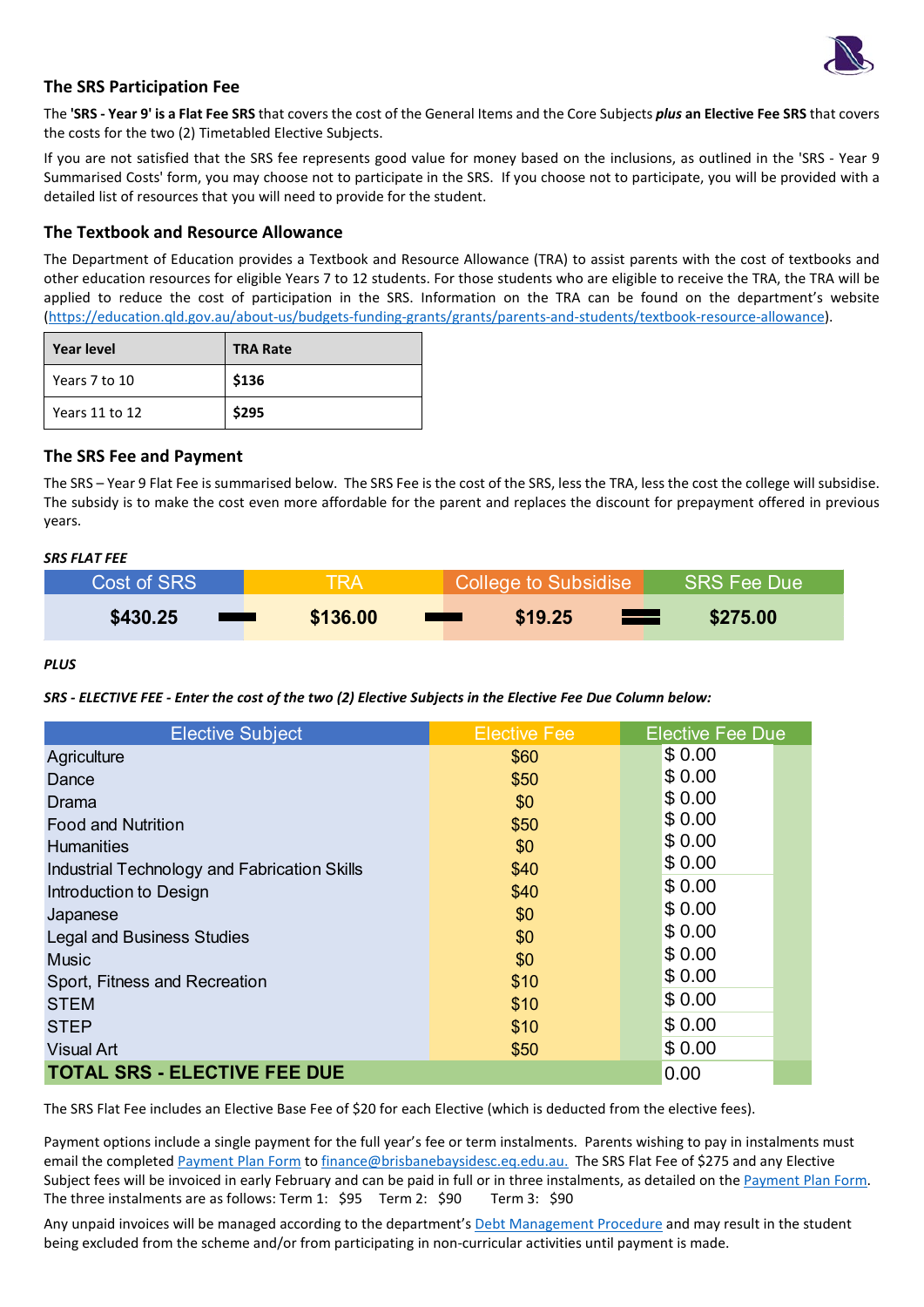

### **Financial Hardship**

Parents experiencing financial hardship who are currently participating or wish to participate in the SRS should contact the college to discuss available options in confidence.

#### **Payment Method**

SRS payments can be made by BPOINT/QParent, EFTPOS (Credit/Debit Card), Centrepay.

- When paying by BPOINT, please use the Customer Reference Number (CRN) and invoice number printed on the invoice received from the college. If unsure of the CRN, please contact the college. For more information on BPOINT go to [https://brisbanebaysidesc.eq.edu.au/supportandresources/formsanddocuments/documents/payments/b-point](https://brisbanebaysidesc.eq.edu.au/supportandresources/formsanddocuments/documents/payments/b-point-payments.pdf)[payments.pdf](https://brisbanebaysidesc.eq.edu.au/supportandresources/formsanddocuments/documents/payments/b-point-payments.pdf)
- Payment may be made through the QParents portal using a credit card. Payment will be directed from the QParents portal to BPOINT where relevant outstanding invoice information may be selected.
- Centrepay Deductions are available to pay the SRS fees. Use Centrepay to make regular deductions from your Centrelink payment. Centrepay is a voluntary and easy payment option available to Centrelink customers. Go to [humanservices.gov.au/centrepay](https://www.humanservices.gov.au/individuals/services/centrelink/centrepay) for more information on how to set up your Centrepay deductions.

### **Contact Us**

For all queries regarding the SRS and its inclusions, payments and payment plans, please contact the Finance Officer:

Paula Hewitt Finance Officer Email: [finance@brisbanebaysidesc.eq.edu.au](mailto:finance@brisbanebaysidesc.eq.edu.au?subject=SRS%20-%20Payment/Payment%20Plan%20Query) Phone: 3895 5340

**Parents who have not yet completed a Participation Agreement Form are reminded to complete and return it as soon as possible or before the due date**, **24 January 2022.**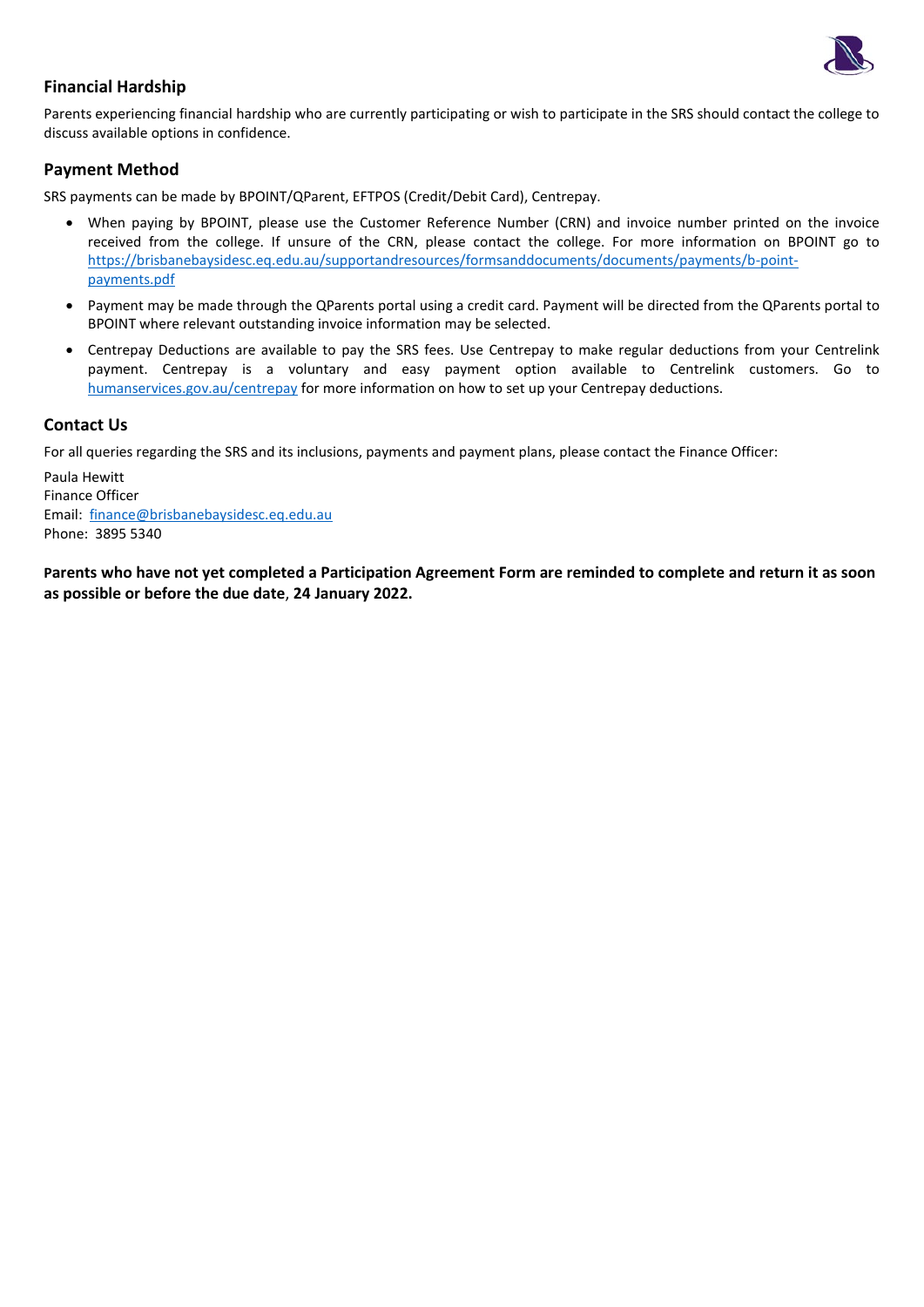

## BRISBANE BAYSIDE STATE COLLEGE

## Other SRS Fees

## OTHER SRS FEES - Enter the cost of any additional SRS fee you will be using in the Other SRS Fee Due Column below:

| <b>Other SRS</b>                     | <b>SRS Fee</b> | <b>Other SRS Fee Due</b> |
|--------------------------------------|----------------|--------------------------|
| <b>Instrumental Music Hire</b>       | \$150          | \$0.00                   |
| <b>Instrumental Music Levy</b>       | \$50           | \$0.00                   |
| Instrumental Music Maintenance Fee * | \$35           | \$0.00                   |
| Laptop Hire Fee - Semester           | \$200          | \$0.00                   |
| Laptop Hire Fee - Annual             | \$400          | \$0.00                   |
| <b>TOTAL OTHER SRS FEES DUE</b>      |                | \$0.00                   |

\* Percussion Instruments Only

For Parent Information regarding the other SRS details and costs please use the following links:

- [Instrumental Music](https://brisbanebaysidesc.eq.edu.au/SupportAndResources/FormsAndDocuments/Documents/Student-resource-scheme/instrumental-music-scheme-parent-information-letter.pdf)
- [Laptop Hire](https://brisbanebaysidesc.eq.edu.au/SupportAndResources/FormsAndDocuments/Documents/Student-resource-scheme/laptop-hire-scheme-parent-information-letter.pdf)

PLEASE NOTE: BBSC has a BYOD policy, but for parents that are not able to purchase a computer outright, there is the option to hire for the short term.

# SRS FEES – Flat, Elective and Other Fees Calculated

If the Fees for subjects to be studied are entered in the three Fee sections above, the total Fees to be paid are listed below.

| OTHER SRS FEES DUE                                                                                                                                      | \$0.00                    |  |
|---------------------------------------------------------------------------------------------------------------------------------------------------------|---------------------------|--|
| on Instruments Only                                                                                                                                     |                           |  |
| Information regarding the other SRS details and costs please use the following links:                                                                   |                           |  |
| <b>Instrumental Music</b>                                                                                                                               |                           |  |
| <b>Laptop Hire</b>                                                                                                                                      |                           |  |
| TE: BBSC has a BYOD policy, but for parents that are not able to purchase a computer outright, the<br>ire for the short term.                           |                           |  |
| EES – Flat, Elective and Other Fees Calculated<br>for subjects to be studied are entered in the three Fee sections above, the total Fees to be paid are |                           |  |
| <b>TOTAL SRS FEES</b>                                                                                                                                   | <b>TOTAL SRS FEES DUE</b> |  |
| Year 9 – SRS Flat Fee                                                                                                                                   | \$275.00                  |  |
| Year 9 - SRS Elective Fee                                                                                                                               | \$0.00                    |  |
| <b>Instrumental Music Fees</b>                                                                                                                          | \$0.00                    |  |
| Laptop Hire                                                                                                                                             | \$0.00                    |  |
| <b>TOTAL FEES DUE</b>                                                                                                                                   | \$275.00                  |  |

The SRS Flat Fee and Elective Subject fees will be invoiced in early February (or upon enrolment) and will be due 30 days after the date of invoice. Other SRS fees will be invoiced after application and will be due 30 days after the date of invoice.

Instalment Plans can also be negotiated by completing the [Payment Plan form](https://brisbanebaysidesc.eq.edu.au/supportandresources/formsanddocuments/documents/payments/payment-plan.pdf) and returning it by email to [finance@brisbanebaysidesc.eq.edu.au](mailto:finance@brisbanebaysidesc.eq.edu.au?subject=SRS%20-%20Payment/Payment%20Plan%20Query) .

PLEASE NOTE: If a student changes subjects or leaves the college, some charges are not refundable where they relate to payments for specialised resources.

There will be additional charges for: Sports, Camps, Excursions, Performances and Competitions.